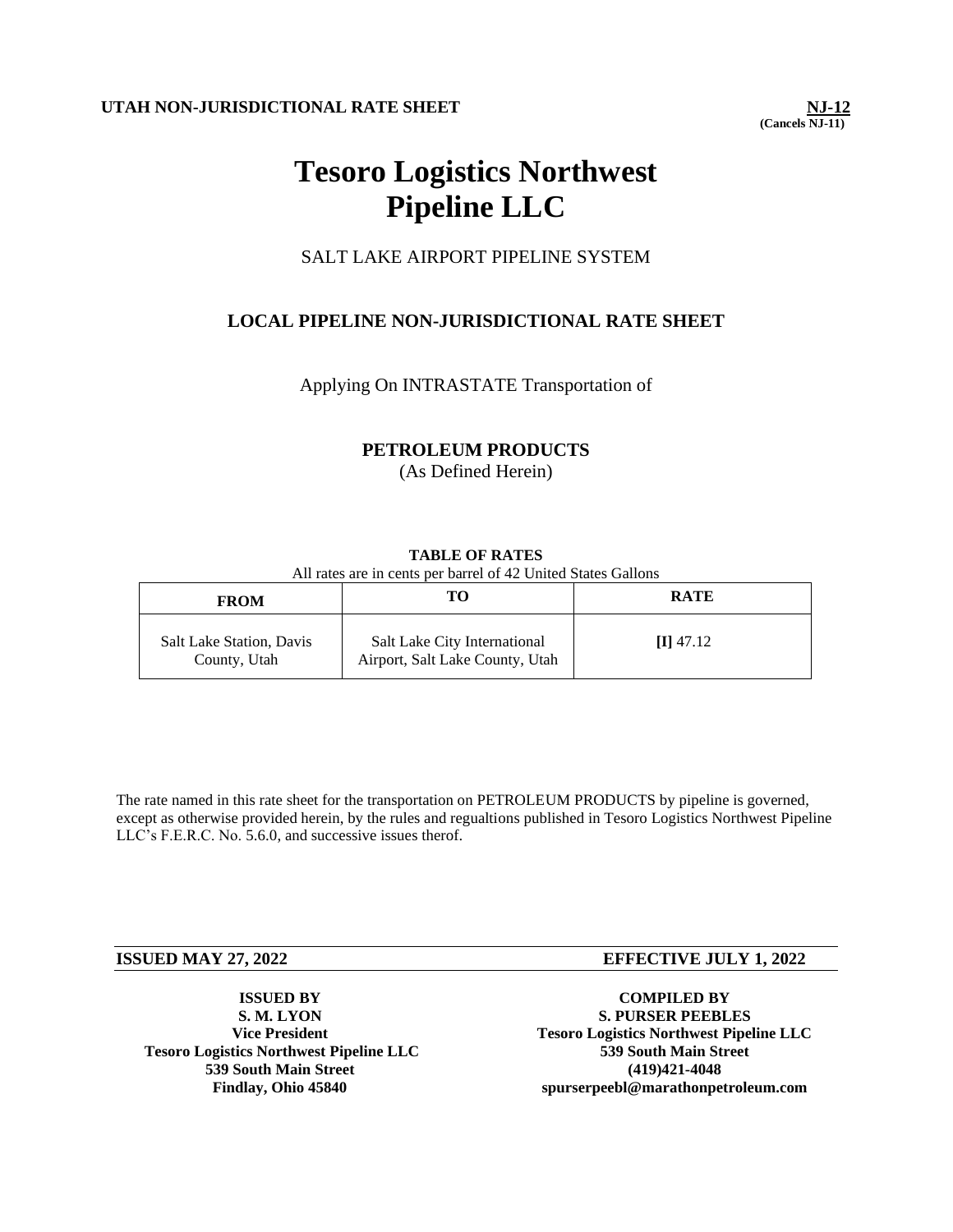#### **EXPLANATION OF TECHNICAL TERMS AND ABBREVIATIONS**

| <b>Terms and Abbreviations</b> | <b>Explanation</b>                                                                                 |
|--------------------------------|----------------------------------------------------------------------------------------------------|
|                                |                                                                                                    |
|                                | ASTM American Society for Testing Materials                                                        |
|                                |                                                                                                    |
|                                | CarrierTesoro Logistics Northwest Pipeline LLC                                                     |
|                                |                                                                                                    |
|                                | which is unforeseen, and beyond the control of the connecting carrier that either prevents         |
|                                | the Shipper from delivering the affected volume to Carrier or prevents the Shipper from            |
|                                | accepting delivery of the affected volume from the Carrier. The following are the                  |
|                                | examples of connecting carrier Force Majeure events: earthquakes; floods; landslides;              |
|                                | civil disturbances; sabotage; the acts of public enemies; war; blockades; insurrections;           |
|                                | riots; the act of any government or other authority or statutory undertaking; the inability        |
|                                | to obtain or the curtailment of electric power, water or fuel; fires; and explosions. For          |
|                                | greater certainty, a lack of funds, a Shipper's failure to request or maintain adequate            |
|                                | capacity from a connecting carrier, or inefficiencies or foreseeable interruptions in              |
|                                | connecting carrier operations do not constitute events of Force Majeure.                           |
|                                | NominationsWritten designation by a Shipper to the Carrier of an approximate quantity of Petroleum |
|                                | Products for transportation from a specified origin point(s) to a specified destination            |
|                                | point(s) over a period of one operating month in accordance with these Rules and                   |
|                                | Regulations.                                                                                       |

#### **GENERAL RULES AND REGULATIONS**

This Carrier will receive Petroleum Products for pipeline transportation only to established delivery points subject to the following rules and regulations.

#### **ITEM 5 Petroleum Products Defined**

Where the term "Petroleum Products" is used it refers to Commercial Jet Fuel.

## **ITEM 10 Specifications Required**

Petroleum Products will be accepted for transportation at such time as Petroleum Products of same quality and specifications as are currently being transported from receiving point to destination. Prior to acceptance of Petroleum Products for transportation the Carrier may require from shipper a certificate setting forth, in detail, the specifications of each shipment of Petroleum Products.

All additives and inhibitors to be included in shipper's Petroleum Products must first be approved by the Carrier before such Petroleum Products will be accepted for transportation.

#### **ITEM 15 Minimum Tender**

Tenders of Petroleum Products will be accepted at Salt Lake Station, Utah, for transportation in shipments of not less than five thousand (5,000) Barrels for any one commodity of the same quality and specification at one point of origin from one shipper.

#### **ITEM 20 Nominations**

Any shipper desiring to tender Petroleum Products for transportation hereunder, shall on or before the 15th day of the month, provide Carrier an electronic designation of quantity of such Petroleum Products for transportation from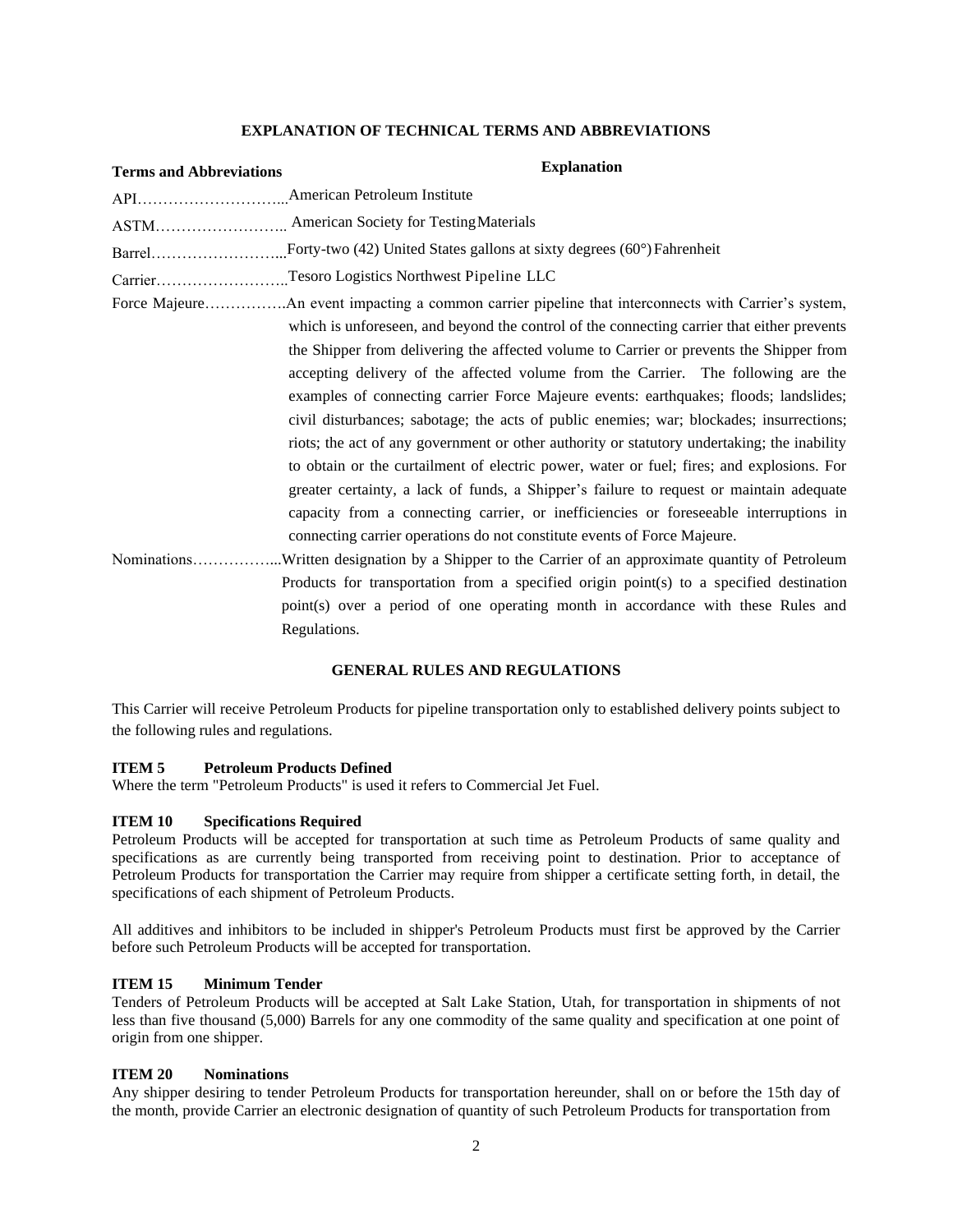a specified origin point to a specified destination point over a period of one operating month via Carrier's electronic nomination system.

Unless such notification is made, Carrier shall be under no obligation to accept Petroleum Products for transportation.

#### **ITEM 25 Origin and Destination Facilities**

Petroleum Products will be accepted for transportation only when shipper has provided equipment and facilities, including storage facilities, satisfactory to Carrier for delivering such tenders to the Carrier's Salt Lake Station at a pumping rate equal to Carrier's current rate of pumping and for receiving same without delay upon arrival at destination. Carrier may require satisfactory evidence to be furnished that the necessary facilities are available for delivering shipments to Salt Lake Station and for the prompt receiving of shipments at destination before Carrier is obligated to accept tenders for transportation.

#### **ITEM 26 Special Transit Conditions**

Carrier does not guarantee to transport in continuous movement shipments of Petroleum Products originating at Salt Lake Station, Utah, consigned to destination.

#### **ITEM 30 Identity of Petroleum Products**

Petroleum Products will be accepted for transportation upon the conditions that: (1) the Carrier may inject corrosion inhibitor compound in the product to be transported, and (2) that the shipper and consignee will accept delivery of shipments at destination containing portions of the corrosion inhibitor compound.

Acceptance of Petroleum Products for transportation shall also be upon the condition that the Carrier, while in possession thereof, will use due diligence to transport same to destination with a minimum amount of contamination. Carrier will not be liable for discoloration, contamination or deterioration of Petroleum Products transported hereunder, unless such discoloration, contamination or deterioration is caused by negligence of Carrier.

Subject to the foregoing, Carrier will use its best efforts to maintain the identity of individual shipments of Petroleum Products. However, in view of the impracticability of maintaining the exact identity of shipments at all times, the Carrier reserves the right at any time to substitute and deliver a product of the same kind as the commodity shipped.

#### **ITEM 35 Testing Gauging and Metering**

All shipments tendered Carrier for transportation shall be tested, gauged or metered by a representative of Carrier prior to, or at the time of receipt from the shipper or delivery to consignee, but the shipper or consignee shall at all times have the privilege of being present or represented during the testing, gauging or metering. Quantities shall be corrected as to temperature from observed temperature to  $60^\circ$  Fahrenheit basis by use of applicable API-ASTM volume correction factor tables. Full deduction will be made for all water and other impurities. The net balance, after applicable deduction, will be the quantity deliverable by Carrier and upon which transportation charges will be assessed.

#### **ITEM 40 Transportation Charges**

Transportation charges will be assessed and collected by Carrier at the rates named herein at the time of delivery on the basis of the quantity actually delivered at destination after making adjustments as provided for herein.

The payment of transportation and all other lawful charges accruing on Petroleum Products accepted for transportation may be required before the release of said Petroleum Products. Carrier shall have a lien on all Petroleum Products in its possession belonging to the shipper to secure the payment of all unpaid lawful charges due by such shipper and may withhold such Petroleum Products from delivery until all such unpaid charges have been paid.

#### **ITEM 45 Delivery at Destinations**

Carrier shall notify the consignee of the arrival at destination of each shipment. Upon arrival at destination, the Petroleum Products will be delivered to storage tanks of consignee through the facilities provided by the consignee.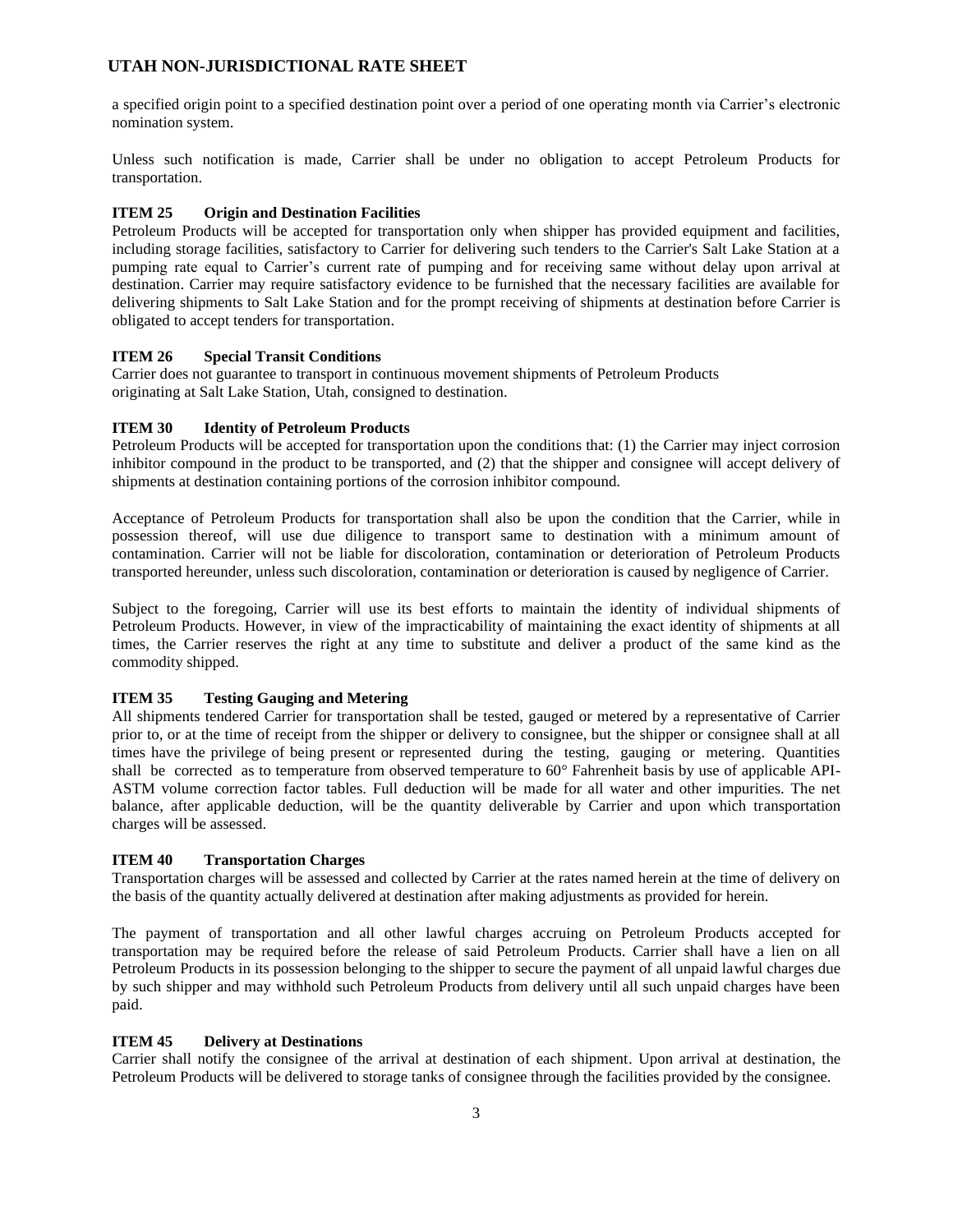The consignee shall receive from Carrier's line without delay the Petroleum Products which have been transported to the destination point for its account.

#### **ITEM 50 Liens and Title**

Carrier shall have the right to decline to receive any Petroleum Products, which may be involved in litigation, or the title of which may be in dispute, or which may be encumbered by lien or charge of any kind, and it may require of the shipper satisfactory evidence of his perfect and unencumbered title or satisfactory indemnity bond to protect Carrier.

#### **ITEM 55 Diversion or Reconsignment**

If no out-of-line or backhaul movement or interference with shipping sequence is required, diversion or reconsignment may be made without charge, provided notice is given not less than forty-eight (48) hours before scheduled arrival at original destination, subject to the rates, rules and regulations as provided in this tariff.

#### **ITEM 60 Pipage Contracts Required**

Separate pipage contracts in accord with this tariff and these regulations covering further details may be required of the proposed shipper before any duty of transportation shall arise.

## **ITEM 65 Liability of Parties**

The Carrier, while in possession of Petroleum Products herein described, shall not be liable for any loss thereof; damage thereto; or delay caused by act of God, war, sabotage, act of public enemy, quarantine, the authority of law, strikes, requisition or necessity of the Government of the United States in time of war or default of shipper or owner. In case of loss of any Petroleum Products from any such causes, after it has been received for transportation and before the same has been delivered to consignee, the loss will be charged proportionately to each shipper in the ratio that his Petroleum Products, or portion thereof, received and undelivered at the time the loss occurs, bears to the total of all Petroleum Products then in the custody of the Carrier for transportation via the lines or other facilities in which the loss occurs; and the Carrier will be obligated to deliver only that portion of such Petroleum Products remaining after deducting shipper's proportion of such loss determined as aforesaid. Transportation charges will be assessed only on the quantity delivered. Carrier will compensate shippers for Petroleum Products losses for which Carrier is liable by paying the value of such Petroleum Products at the point where transportation originated.

#### **ITEM 70 Claims, Time for Filing**

As a condition precedent to recovery, claims for loss or damage must be made in writing with Carrier within nine (9) months after delivery of the Petroleum Products, or in case of a failure to make delivery, then within nine (9) months after a reasonable time has elapsed. Suit shall be instituted against Carrier only within two (2) years and one (1) day from the day that notice is given in writing by Carrier to the claimant that Carrier has disallowed the claim for any part or parts thereof specified in the notice. Where claims for loss or damage are not filed or suits are not instituted thereon in accordance with the foregoing provisions, such claims will not be paid and the Carrier will not be liable.

#### **ITEM 75 Apportionment When Nominations Are in Excess Of Facilities**

- **1. Definition of terms.** Except where the context requires another meaning, the following terms have the following meanings:
	- 1.1 "New Shipper" means a shipper that is not a Regular Shipper. A shipper that becomes a New Shipper shall remain one for twelve (12) consecutive calendar months.
	- 1.2 "Regular Shipper" means a shipper that has:
		- (a) shipped Petroleum Products on the Carrier's system within the 12-month period preceding the first day of a month in which the system or a portion of the system is prorationed; and
		- (b) first shipped Petroleum Products on the system more than twelve (12) months prior to the first day of the month in which the system is prorationed.
	- 1.3 "Binding Nomination" means for any month, if the Carrier determines the Nominations exceed its capacity, then the Carrier will notify each Shipper and provide each Shipper an opportunity to reduce its Nomination, which Nomination shall be considered a Binding Nomination. If a Shipper does not submit a reduced Nomination then its initial Nomination shall be considered its Binding Nomination.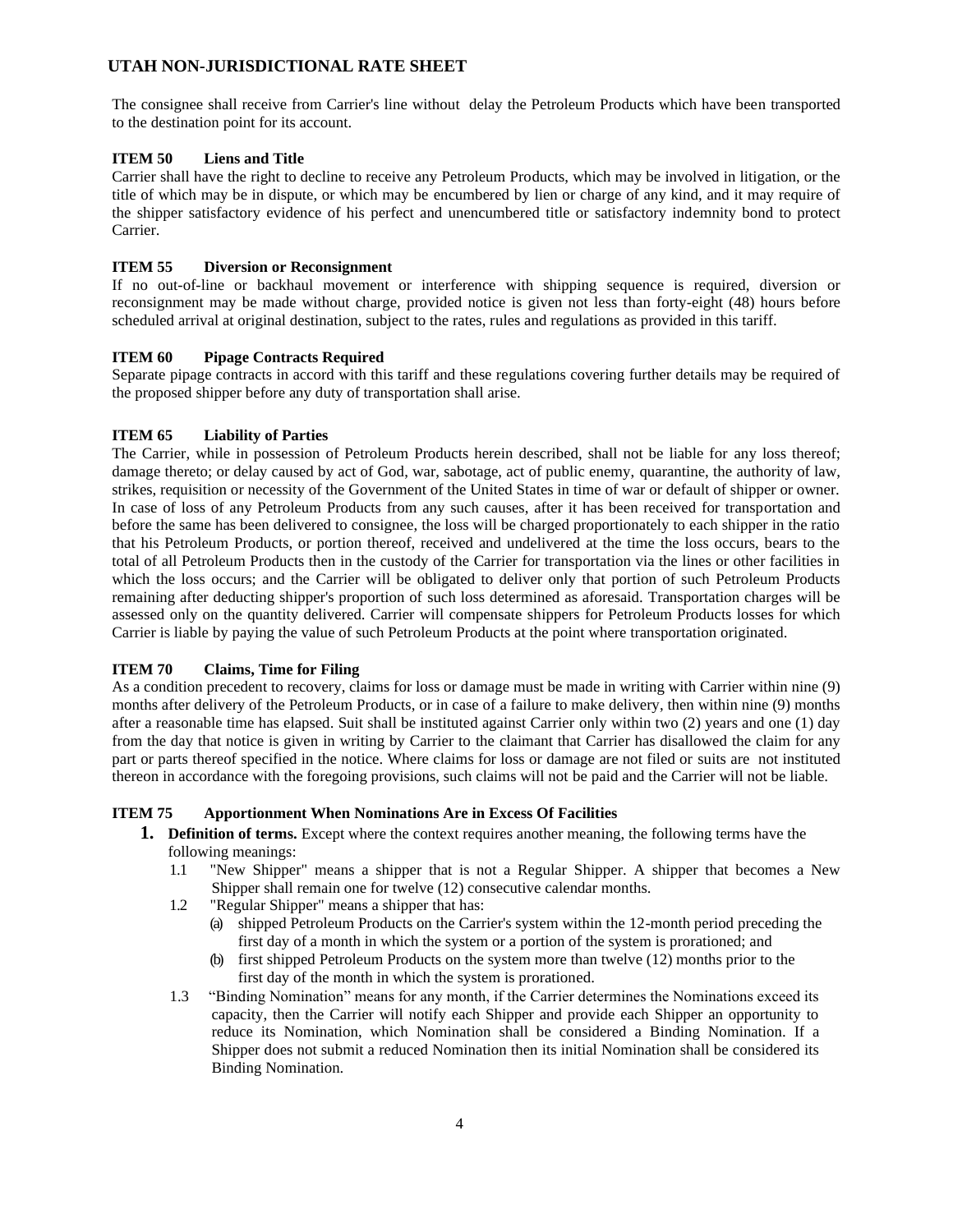## **2. Prorationing of capacity.**

- 2.1 **When capacity will be prorationed.** The Carrier will prorate the capacity of its system or a portion of its system during any month when, based upon the Nomination origin forms properly submitted by shippers, the Carrier determines, in its sole discretion, that the total volume nominated by all shippers for shipment on the Carrier's system or portion thereof during that month exceeds the capacity of the system or portion thereof.
- 2.2 **Division of capacity between shipper classes.** Except as provided in paragraphs 2.7 and 2.9, prorationed capacity shall be divided between Regular Shippers as a class and New Shippers as a class.
- 2.3 **Availability of capacity to Regular Shippers.** After the adjustment for New Shippers, as provided in paragraphs 2.5 and 2.6, all remaining capacity plus any pour-over capacity (as determined in accordance with paragraph 2.7) plus any unused allocated capacity as determined in accordance with paragraph 2.9 shall be available to Regular Shippers who have nominated volumes for that month.
- 2.4 **Allocation to each Regular Shipper.** Each Regular Shipper shall be allocated a volume of the capacity available to all Regular Shippers that is equal to a fraction, the numerator of which is the total shipments by that shipper on the Carrier's system during the twelve (12) months preceding the first day of the month for which the shipper's allocation is being calculated, and the denominator of which is the total shipments during such 12-month period by all Regular Shippers, multiplied by the total capacity available to all Regular Shippers during that month.
- 2.5 **Availability of capacity to New Shippers.** Not more than five (5) percent of the total available prorationed capacity of the Carrier's system or portion thereof shall be made available to New Shippers.
- 2.6 **Allocation to each New Shipper.** Each New Shipper shall be allocated a volume of the capacity available to all New Shippers which is equal to the lesser of:
	- (a) five (5) percent of the total available prorationed capacity of the Carrier's system or portion thereof divided by the number of New Shippers who nominated volumes for shipment on the system or portion thereof during the month for which the allocation is being calculated; or
	- (b) 1.25 percent (one-fourth of 5%) of the available capacity of the system or portion thereof for that month.
- 2.7 **Pour-over capacity.** Any amount of prorationed capacity which is available to New Shippers under the rules in paragraphs 2.5 and 2.6 but is not nominated by an eligible New Shipper shall be deemed "pour-over capacity" and shall be made available to Regular Shippers in accordance with the rules in paragraphs 2.3 and 2.4.
- 2.8 **Basis for allocation: notification.** When prorationing of the capacity of the Carrier's system or portion thereof is in effect:
	- (a) The Carrier's available capacity shall be allocated among eligible shippers on a monthly basis; and
	- (b) The Carrier shall use reasonable efforts to notify each shipper entitled to an allocation of capacity of the amount of its allocation not later than the first working day of the month for which the allocation is made.
- 2.9 **Reallocation of unused allocated capacity.** If, during a month of prorationing, a Shipper fails to use all of its allocated capacity, such unused capacity shall be available to other Shippers, as follows:
	- (a) Unused allocated capacity resulting from a Regular Shipper's failure to use all of its allocated capacity shall be reallocated among other Regular Shippers in accordance with the rules in paragraph 2.4.
	- (b) Unused allocated capacity resulting from a New Shipper's failure to use all of its allocated capacity shall be reallocated among other New Shippers in accordance with the rules in paragraph 2.6. If, however, the reallocation would cause any New Shipper's total allocation for a month to exceed 1.25 percent of the available capacity for that month, such excess shall be treated as unused allocated capacity and shall be reallocated among Regular Shippers in accordance with the rules in subparagraph (a) of this paragraph.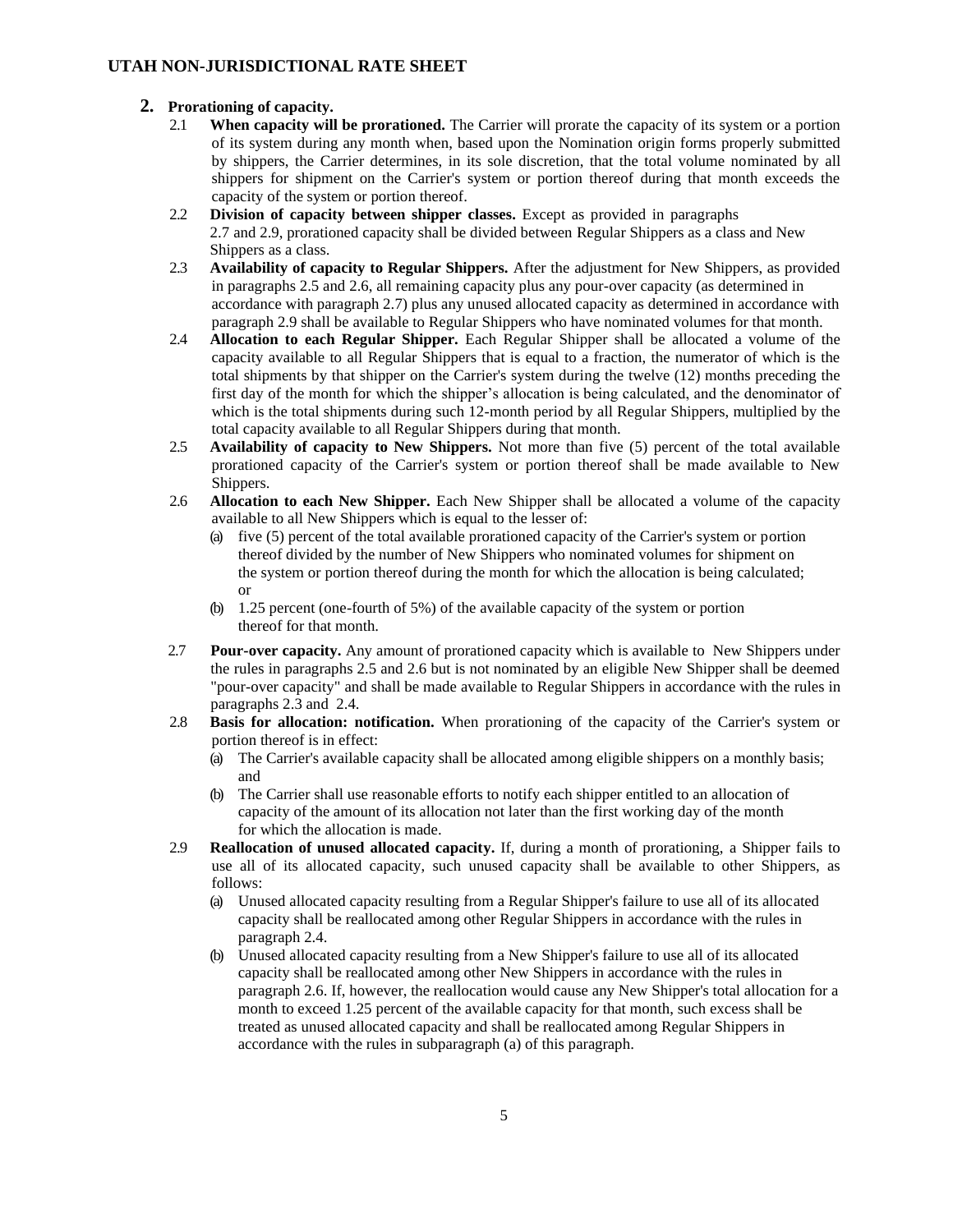#### 2.10 **Failure to use allocated capacity.**

If a Shipper tenders a volume greater or equal to ninety-five percent (95%) of its Binding Nomination, then such Shipper shall be invoiced based on its delivered volumes. If a Shipper tenders less than ninety-five percent (95%) of its Binding Nomination for reasons not related to a Force Majeure event, then Shipper shall be invoiced for its delivered volumes for that month, plus the product of the applicable tariff and volume equal to the difference between actual volumes received by the Carrier and a volume equal to ninety-five percent (95%) of the Shipper's Binding Nomination or Shipper's prorated Binding Nomination, adjusted by operational factors if necessary. Shipper must notify Carrier in writing of a Force Majeure event and the circumstances causing such event.

2.11 **Transfer of prorated capacity; use of affiliates.** Except as provided in paragraph 2.9, prorated volumes allocated to a Shipper may not be assigned, conveyed, loaned, transferred to, or used in any manner by another Shipper. However, a Shipper's allocation may be transferred as an incident of the bona fide sale of the Shipper's business or to a successor to the Shipper's business by the operation of law, such as an executor or trustee in bankruptcy. A Shipper may not use an affiliated or cooperating entity to obtain an increased allocation of prorationed capacity or, in the case of a Regular Shipper, seek New Shipper status in order to pool two or more allocations to the benefit of the Shipper.

#### **ITEM 80 Overages and Shortages**

Shippers shall accept and be responsible for handling any interface generated within or between commodities. Shipper shall provide tankage or otherwise provide required facilities to receive its portion of interface.

To ensure that Shippers are kept whole, actual overages and shortages shall be settled on a per barrel basis for each pipeline system. When Carrier has moved quantities in excess of quantities received into the system for Shipper, Shipper will be invoiced for the over delivery by the Carrier. When the Carrier has moved quantities short of quantities received into the system for Shipper, the Carrier will pay the Shipper for the shortage. Payment will be based on the value of the Petroleum Products as quoted in OPIS (Oil Price Information Service), or other industry accepted price service selected by the Carrier.

#### **ITEM 85 Terms of Payment**

The Shipper shall be obligated to pay Carrier all charges and fees upon Carrier's performance of the designated service(s). Payment of such charges and fees shall be made in accordance with invoice terms and these rules and regulations. The Carrier may, at its option, require the Shipper to pay all such charges and fees in advance or to provide an irrevocable letter of credit satisfactory to the Carrier. Carrier is entitled to a lien for all unpaid accrued charges and fees. Such lien attaches to any Commodity retained by Carrier for the Shipper's account. Carrier may refuse to deliver to the Shipper until all charges or fees owed to Carrier have been paid in full by such party.

If any charge remains unpaid after the payment due date, then Carrier may determine such amount due shall bear interest calculated at an annual rate equivalent to 125% of the prime rate as quoted by a major New York bank for loans made to substantial and responsible commercial borrowers from the payment due date of the invoice to the date payment is received by the Carrier.

If any such charges or fees remain unpaid for thirty (30) calendar days after the payment due date, the Carrier shall have the right, either directly or through an agent, to sell any of the Shipper's commodities within the custody of the Carrier. From the proceeds of this sale, Carrier will deduct all transportation charges, other lawful charges and fees and interest due to Carrier, including expenses incident to said sale, and the balance of the remaining proceeds, if any, shall be held by Carrier for whomsoever may be lawfully entitled thereto. If proceeds from such sale are not sufficient, Shipper will remain liable for any deficiency including the above interest charges.

## **ITEM 90 Credit-worthiness of Shippers**

All prospective shippers must submit sufficient financial information to establish credit- worthiness. If a prospective Shipper is not credit-worthy, or if a current Shipper's credit deteriorates, Carrier may require prepayment of transportation charges and/or a letter of credit from an appropriate financial institution in a form acceptable to Carrier. This is in addition to, and does not limit, Carrier's right to prepayment or furnishing of guaranty of payment under ITEM 40.